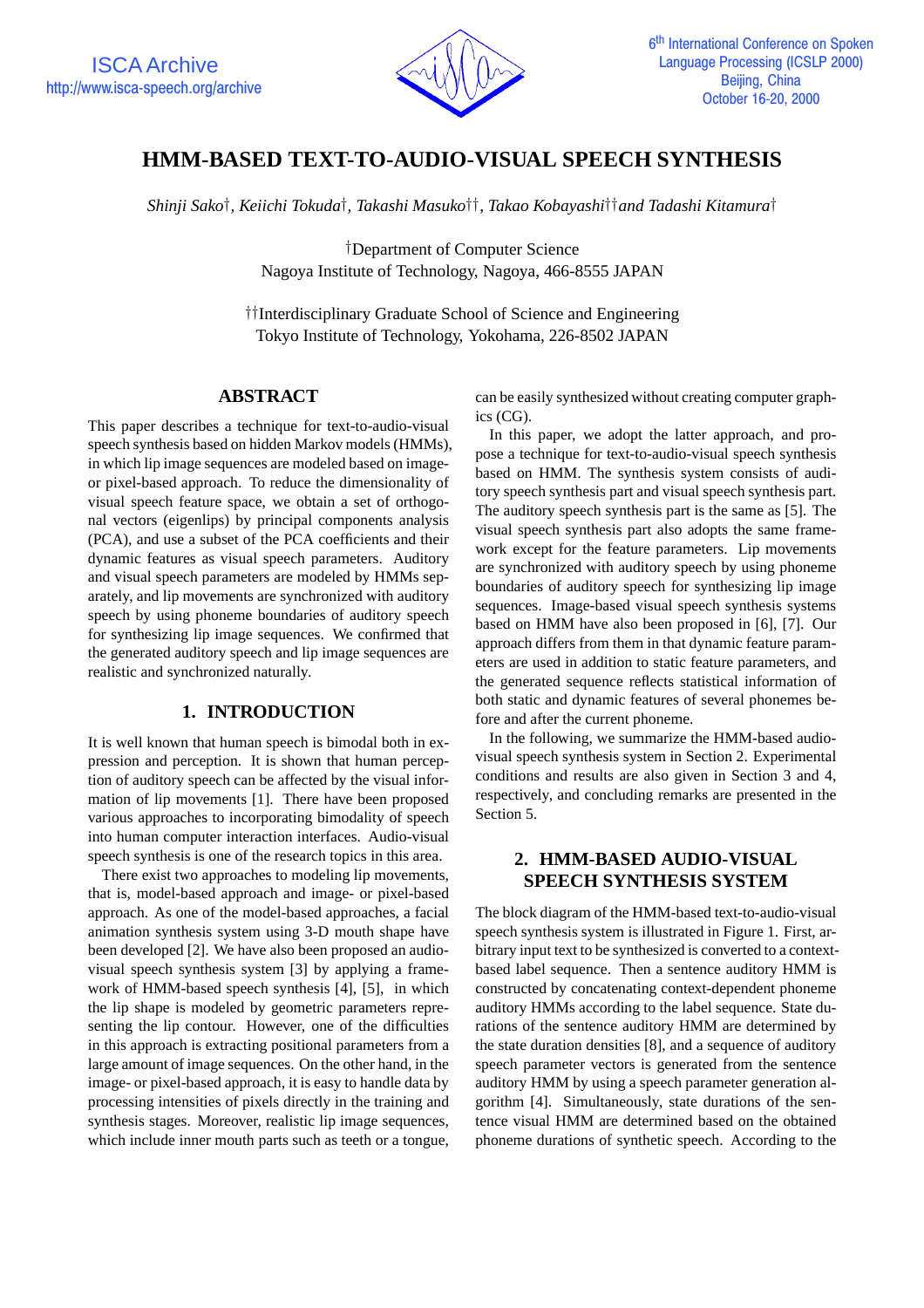

**Figure 1: The synthesis part of HMM-based text-toaudio-visual-speech synthesis system.**

state durations, a sequence of visual speech parameter vectors is generated in the same manner as auditory speech synthesis.

#### **2.1. Audio Speech Synthesis**

We use mel-cepstral coefficients as spectral parameters. Sequences of mel-cepstral coefficient vectors are modeled by continuous density HMMs. Pitch patterns and state durations are modeled by multi-space probability distribution HMMs [9] and multi-dimensional Gaussian distributions, respectively. The auditory feature vector consists of two streams, i.e., the one for spectral parameter vector and the other for pitch parameter vector, and each phoneme HMM has its state duration densities. To model variations of spectra, pitch and duration accurately, we take account of contextual factors such as phone identity factors, stressrelated factors and locational factors. The distributions for spectral parameters, pitch parameters and state durations are clustered independently by using a decision-tree based context clustering technique [10].

A sequence of mel-cepstral coefficients and pitch values is generated from the sentence auditory HMM by using parameter generation algorithm summarized in the following.

For a given continuous HMM  $\lambda$  and a state sequence  $Q = \{q_1, q_2, \dots, q_T\}$ , we obtain an auditory parameter sequence  $\mathbf{O} = \{o_1, o_2, \cdots, o_T\}$  that maximizes  $P(\mathbf{O}|\mathbf{Q}, \lambda)$ . The output distribution of each state is assumed to be a single Gaussian distribution. If the output parameters are determined independently of preceding or succeeding frames, it is obvious that  $P(O|Q, \lambda)$  is maximized when the parameter vector sequence is equal to the mean vector sequence. This may result in discontinuities at state boundaries in the generated parameter sequence.

To avoid this problem, we assume that feature parameter vector  $o_t$  consists of static and dynamic feature vectors, that is,  $o_t = [c'_t, \Delta c'_t, \Delta^2 c'_t]'$ , and dynamic feature vectors<br>were calculated as follows: were calculated as follows:

$$
\Delta^{(n)}\mathbf{c}_t = \sum_{i=-L_{-}^{(n)}}^{L_{+}^{(n)}} w^{(n)}(i)\mathbf{c}_{t+i}, \quad n = 1, 2,
$$
 (1)

where  $\Delta^{(1)}c_t = \Delta c_t$ ,  $\Delta^{(2)}c_t = \Delta^2 c_t$ . Under these constrains, a sequence of static feature parameter vectors  $C = \{c_1, c_2, \dots, c_T\}$  is determined by a set of linear equations  $\partial \log P(O|Q, \lambda)/\partial C = \mathbf{0}_{TM}$ , which can be solved by a fast algorithm derived in [4]. By using dynamic features, the generated parameter vector sequence reflects both means and covariances of the output distributions of a number of frames before and after the current frame.

Finally, speech is synthesized directly from the generated mel-cepstral coefficients and pitch values by using the MLSA (Mel Log Spectrum Approximation) filter [11], [12].

#### **2.2. Visual Speech Synthesis**

One of the problems of the image-based approach is high computational complexity of modeling and synthesizing lip images because of high dimensionality of the feature space. To cope with this problem, we apply principal component analysis (PCA) to lip images, and represent each lip image by a linear combinations of orthogonal vectors (eigenlips) in a manner similar to the eigenface [13]. By using a subset of coefficients associated with eigenlips as feature parameters, dimensionality of the feature space and computational complexity could be reduced significantly.

We used phoneme models as the visual speech synthesis units, so that lip movements can easily be synchronized with auditory speech. The basic idea for synchronizing lip movements with auditory speech is to use the identical phoneme durations in the auditory and visual speech synthesis parts. In this work, the state durations of visual HMMs are determined based on phoneme durations obtained in the auditory speech synthesis part. According to the obtained state durations, a sequence of PCA coefficients is generated from the sentence visual HMM in the same manner as auditory speech synthesis. A lip image sequence is reconstructed from generated PCA coefficients and eigenlips.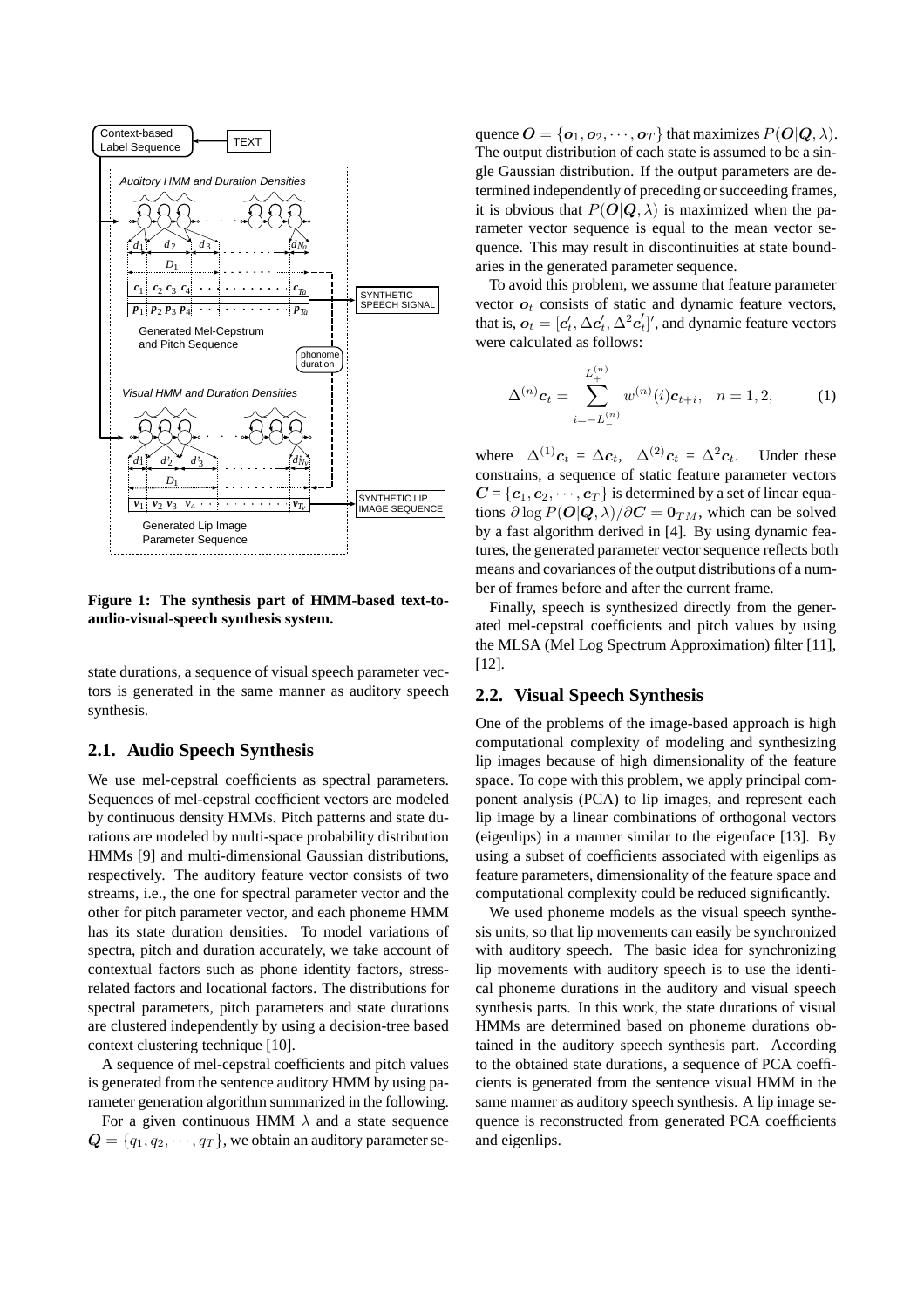

**Figure 2: Trajectories of the synthesized PCA coefficient vectors. (top: 1st PCA coefficient, bottom: 2nd PCA coefficient)**

#### **3. EXPERIMENTAL CONDITIONS**

We used phonetically balanced 450 sentences from the ATR Japanese speech database for training auditory HMMs. Auditory speech signals were sampled at 16kHz and windowed by a 25ms Blackman window with a 5ms shift, and then mel-cepstral coefficients were obtained by the melcepstral analysis [11]. The auditory feature vector consists of spectral and pitch parameter vectors. The spectral parameter vector consists of 25 mel-cepstral coefficients including the 0th coefficient, and their first and second derivatives. The pitch parameter vector consists of log  $F_0$ and its first and second derivatives.

We constructed an audio-visual speech database which consists of the same phonetically balanced Japanese 503 sentences as the ATR Japanese speech database. Auditory speech and the corresponding video images were recorded in parallel using a DAT recorder and a digital VCR. The video images contained only mouth area and the tip of the nose. NTSC video frames were digitized at 29.97 fps, 720*×*480 pixels, 24bits per pixel. Each frame was decomposed into two interlaced fields. As a result, we obtained about 60 lip images per second. Captured images were phoneme-labeled semi-automatically according to the segmentation results of the auditory speech. Location and intensity normalization were applied to training lip image sequences, then the lip regions were cut out to 176*×*144 pixels. For training visual HMMs, we used the same 450 sentences from this database as those used for training auditory HMMs. We obtained 1024 eigenlips by applying PCA to 1024 lip images selected randomly from 179281 frames in the training set, and represented all the training images by linear combinations of the eigenlips. The visual feature vector consisted of 32 coefficients associated with the top 32 eigenlips and their first and second derivatives. The top 32 eigenlips contained about 80% of the statistical variance of the ensemble.

Auditory and visual synthesis parts used 5-state left-toright HMMs and 3-state left-to-right HMMs, respectively. The details of the contextual factors taken into account for modeling auditory speech are shown in [5], and the only phonetic contextual factors were taken into account for modeling visual speech.

#### **4. RESULTS**

We synthesized audio-visual speech of Japanese sentences which were not included in the training data. Figure 2 shows the trajectories of the synthesized lip image parameters for a sentence. Only a fragment corresponding to the phrase "/t-o-k-a-i-d-e-w-a/," which means "in a city" in English, is shown in the figure. The thick lines show the trajectories of PCA coefficients of the synthesized visualspeech with dynamic features and thin lines show those without dynamic features. Dashed lines show those of a real speech. The trajectories of the synthesized parameters with dynamic features are smooth and resemble those of the real parameters. It is noted that no additional smoothing process was applied in the proposed system.

Figure 3 shows generated spectra and lip image sequence for the same fragment as shown in Figure 2. It was observed that the synthesized speech and lip image sequence are smooth and realistic. The movie files<sup>1</sup> attached to this paper demonstrate our text-to-audio-visual speech synthesis system. Movie files [Movie 01692 01.MOV] and [Movie 01692 02.MOV] were generated with dynamic visual features and without dynamic visual features, respectively. In both of the movies, auditory speech were synthesized with dynamic features.

#### **5. CONCLUSION**

We proposed a technique for image-based audio-visual speech synthesis from an arbitrary input text by applying the framework of HMM-based speech synthesis. The experimental results showed that, by using the PCA coefficients and their dynamic feature parameters as visual features, we can synthesize smooth and realistic lip image sequences from visual HMMs, and that generated auditory speech signal and lip image sequences are synchronized naturally. Future work will be directed toward constructing an audio-visual speech synthesizer which can synthesize whole facial image sequence.

<sup>&</sup>lt;sup>1</sup>The latest movie files can be found in our WWW site at: *http://ktlab.ics.nitech.ac.jp/˜sako/lipsynthesis*